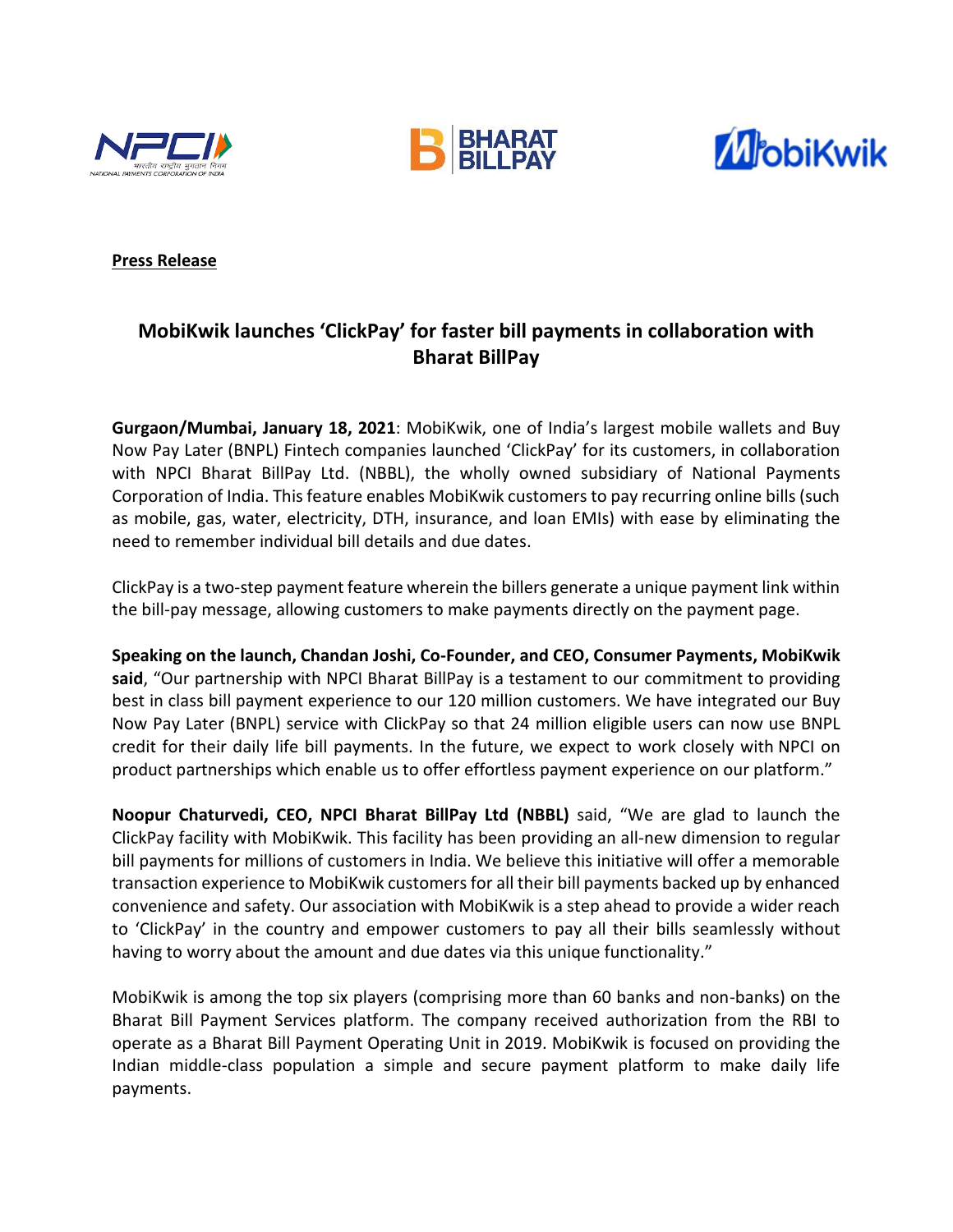# **About MobiKwik:**

MobiKwik is one of the largest Mobile Wallet and Buy Now Pay Later (BNPL) Fintech companies in India. Founded in 2009, MobiKwik commenced operations as a Mobile Wallet and has since expanded its product offerings to Buy Now Pay Later, Payment Gateway, Wealthtech & Insurtech. Its tech platform has over 120 million Registered Users, 24 million pre-approved BNPL users and more than 3.4 million merchant partners. The company launched MobiKwik Zip, its flagship BNPL product in 2019 to provide the fast-growing digitally paying Indians their first credit experience. The company believes that BNPL for daily life payments is the only way to deliver financial freedom to millions of Indians.

# **About NPCI**

**National Payments Corporation of India (NPCI)** was incorporated in 2008 as an umbrella organisation for operating retail payments and settlement systems in India. An initiative of RBI and IBA under the provisions of the Payment and Settlement Systems Act, 2007, NPCI was initiated for creating a robust payment and settlement infrastructure in the country. It has changed the way payments are made in India through a bouquet of retail payment products such as [RuPay card,](https://www.npci.org.in/product-overview/rupay-product-overview) [Immediate Payment Service \(IMPS\),](https://www.npci.org.in/product-overview/imps-product-overview) [Unified Payments Interface \(UPI\),](https://www.npci.org.in/product-overview/upi-product-overview) [Bharat](https://www.npci.org.in/product-overview/bhim-product-overview)  [Interface for Money \(BHIM\),](https://www.npci.org.in/product-overview/bhim-product-overview) [BHIM Aadhaar,](https://www.npci.org.in/product-overview/bhim-aadhaar) [National Electronic Toll Collection \(NETC\)](https://www.npci.org.in/netc) and [Bharat](https://www.npci.org.in/product-overview/bharat-billpay-product-overview)  [BillPay.](https://www.npci.org.in/product-overview/bharat-billpay-product-overview) NPCI also launched UPI 2.0 to offer more secure and comprehensive services to consumers and merchants.

NPCI is focused on bringing innovations in the retail payment systems through the use of technology and is relentlessly working to transform India into a digital economy. It is facilitating secure payments solutions with nationwide accessibility at minimal cost in furtherance of India's aspiration to be a fully digital society.

# **About NPCI Bharat BillPay Ltd.**

NPCI Bharat BillPay Ltd. is a wholly-owned subsidiary of National Payments Corporation of India. Came into effect from April 1, 2021, NBBL is growing rapidly on account of the ease and accessibility it offers to the customers and the one-stop solution to Billers for low-cost collections. The platform offers 20,000+ billers across multiple banks and non-bank channels.

For more information on NPCI, visit: [https://www.npci.org.in/](https://ind01.safelinks.protection.outlook.com/?url=https%3A%2F%2Fwww.npci.org.in%2F&data=04%7C01%7Cnoopur.chaturvedi%40npci.org.in%7C3fdfcc3e7cd0429cf2bd08d95bbfb335%7C8ca9216b1bdf40569775f5e402a48d32%7C0%7C0%7C637641701176420096%7CUnknown%7CTWFpbGZsb3d8eyJWIjoiMC4wLjAwMDAiLCJQIjoiV2luMzIiLCJBTiI6Ik1haWwiLCJXVCI6Mn0%3D%7C1000&sdata=kSIOwI4Y6bEKbJ1qx7Bi13OkebeowtBYLPDvbI%2FtzzQ%3D&reserved=0)

For more information on NBBL, visit<https://www.bharatbillpay.com/>